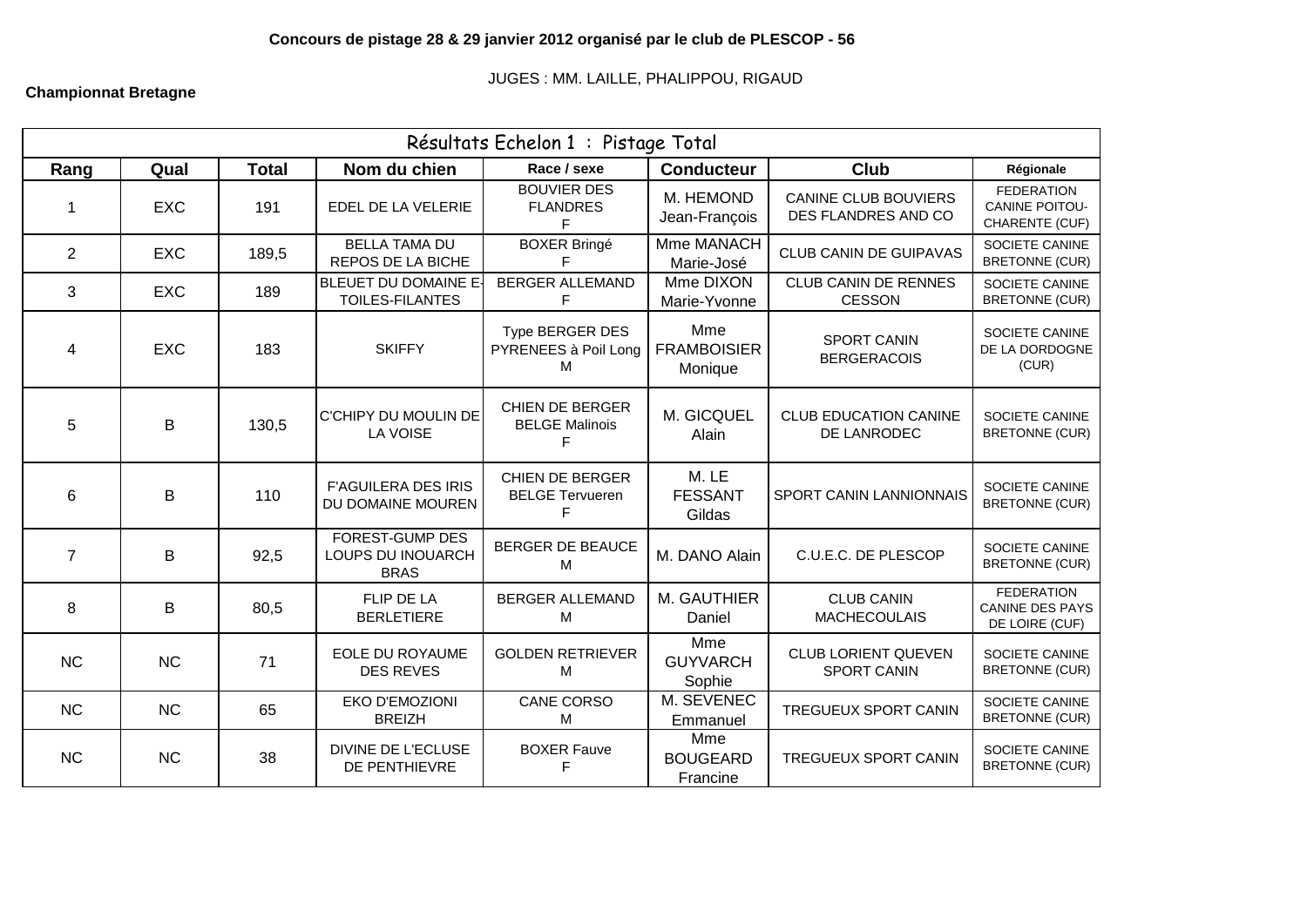| Résultats Echelon 2 : Pistage Total |            |              |                                                  |                                            |                           |                                                  |                                                               |  |  |  |  |
|-------------------------------------|------------|--------------|--------------------------------------------------|--------------------------------------------|---------------------------|--------------------------------------------------|---------------------------------------------------------------|--|--|--|--|
| Rang                                | Qual       | <b>Total</b> | Nom du chien                                     | Race / sexe                                | <b>Conducteur</b>         | <b>Club</b>                                      | Régionale                                                     |  |  |  |  |
|                                     | <b>EXC</b> | 192,5        | FLAMM DU PLATEAU<br>DU VAL D'OR                  | <b>BERGER ALLEMAND</b><br>M                | M. LE MOIGNE<br>Paul      | CLUB CANIN DE L'IROISE                           | SOCIETE CANINE<br><b>BRETONNE (CUR)</b>                       |  |  |  |  |
| $\overline{2}$                      | <b>EXC</b> | 189          | ETNA DU CHAMP DES<br><b>NOYERS</b>               | <b>BOXER Fauve</b><br>F                    | M. DOHY Marc              | CLUB CYNOPHILE ANGEVIN                           | <b>FEDERATION</b><br><b>CANINE DES PAYS</b><br>DE LOIRE (CUF) |  |  |  |  |
| 3                                   | <b>EXC</b> | 186          | <b>CYLIA DES SENTIERS</b><br>DE VULCANIA         | <b>BERGER ALLEMAND</b><br>F                | Mme CLERET<br>Françoise   | <b>CLUB EDUCATION CANINE</b><br>DE LANRODEC      | SOCIETE CANINE<br><b>BRETONNE (CUR)</b>                       |  |  |  |  |
| 4                                   | <b>EXC</b> | 180,5        | <b>C'MARGOK DU</b><br>CROISSANT DE LUNE          | <b>BERGER DE BEAUCE</b><br>F               | Mme LAFONT<br>Patricia    | FLAIR ET CROCS CENTRE<br><b>BRETAGNE</b>         | SOCIETE CANINE<br><b>BRETONNE (CUR)</b>                       |  |  |  |  |
| 5                                   | <b>EXC</b> | 175          | D'ZAYAD DU VAL DE<br>L'AUGUIS                    | BERGER DE BRIE Noir<br>Ardoise - Gris<br>F | Mme RENAUT<br>Anne        | <b>CLUB EDUCATION CANINE</b><br>DE LANRODEC      | SOCIETE CANINE<br><b>BRETONNE (CUR)</b>                       |  |  |  |  |
| 6                                   | <b>TB</b>  | 172          | <b>CHEYENNE DU</b><br>CROISSANT DE LUNE          | <b>BERGER DE BEAUCE</b><br>F               | M. POULIQUEN<br>Jean-Luc  | <b>CLUB CANIN LANDERNEEN</b>                     | SOCIETE CANINE<br><b>BRETONNE (CUR)</b>                       |  |  |  |  |
| $\overline{7}$                      | <b>TB</b>  | 168          | <b>BALKO DU NORMONT</b>                          | <b>BERGER ALLEMAND</b><br>М                | M. BUISSARD<br>Pascal     | <b>SPORT CANIN</b><br><b>BERGERACOIS</b>         | SOCIETE CANINE<br>DE LA DORDOGNE<br>(CUR)                     |  |  |  |  |
| 8                                   | <b>TB</b>  | 165,5        | <b>DJANGO DU DOMAINE</b><br>E-TOILES-FILANTES    | <b>BERGER ALLEMAND</b><br>м                | M. PIAU Daniel            | <b>CLUB D'EDUCATION CANINE</b><br>DE DINARD      | SOCIETE CANINE<br><b>BRETONNE (CUR)</b>                       |  |  |  |  |
| 9                                   | B          | 131          | FEST-NOZ AR<br><b>GLASKERIEN ROUDOU</b>          | <b>BERGER AUSTRALIEN</b><br>F              | M. LAOUENAN<br>Laurent    | <b>CLUB EDUCATION CANINE</b><br>DE LANRODEC      | SOCIETE CANINE<br><b>BRETONNE (CUR)</b>                       |  |  |  |  |
| 10                                  | B          | 129,5        | <b>ARCATA RED DE</b><br>L'OREE DES CHARMOIS      | <b>BERGER AUSTRALIEN</b><br>F              | Mlle LEGROS<br>Chrystelle | <b>CLUB CANIN DE RENNES</b><br><b>CESSON</b>     | SOCIETE CANINE<br><b>BRETONNE (CUR)</b>                       |  |  |  |  |
| 11                                  | B          | 124          | <b>CALLAS DE L'ECLUSE</b><br>DE PENTHIEVRE       | <b>BOXER Bringé</b>                        | Mlle JOUYAUX<br>Véronique | TREGUEUX SPORT CANIN                             | SOCIETE CANINE<br><b>BRETONNE (CUR)</b>                       |  |  |  |  |
| 12                                  | B          | 92           | DEA DES COTEAUX DU<br><b>LYS</b>                 | <b>BERGER ALLEMAND</b><br>F                | Mlle VILBOUX<br>Joëlle    | <b>CLUB D'EDUCATION CANINE</b><br>DE DINARD      | SOCIETE CANINE<br><b>BRETONNE (CUR)</b>                       |  |  |  |  |
| 13                                  | В          | 88           | <b>C'DJINNDOES DU PRE</b><br><b>AUX VANNEAUX</b> | <b>SCHAPENDOES</b><br>M                    | M. PRISOT Jean-<br>Pierre | TREGUEUX SPORT CANIN                             | SOCIETE CANINE<br><b>BRETONNE (CUR)</b>                       |  |  |  |  |
| <b>NC</b>                           | <b>NC</b>  | 74           | ELFE DES GARDIENS<br>DE LA CORDERIE              | <b>BERGER ALLEMAND</b><br>F                | M. JAFFRE<br>Robert       | <b>CLUB LORIENT QUEVEN</b><br><b>SPORT CANIN</b> | SOCIETE CANINE<br><b>BRETONNE (CUR)</b>                       |  |  |  |  |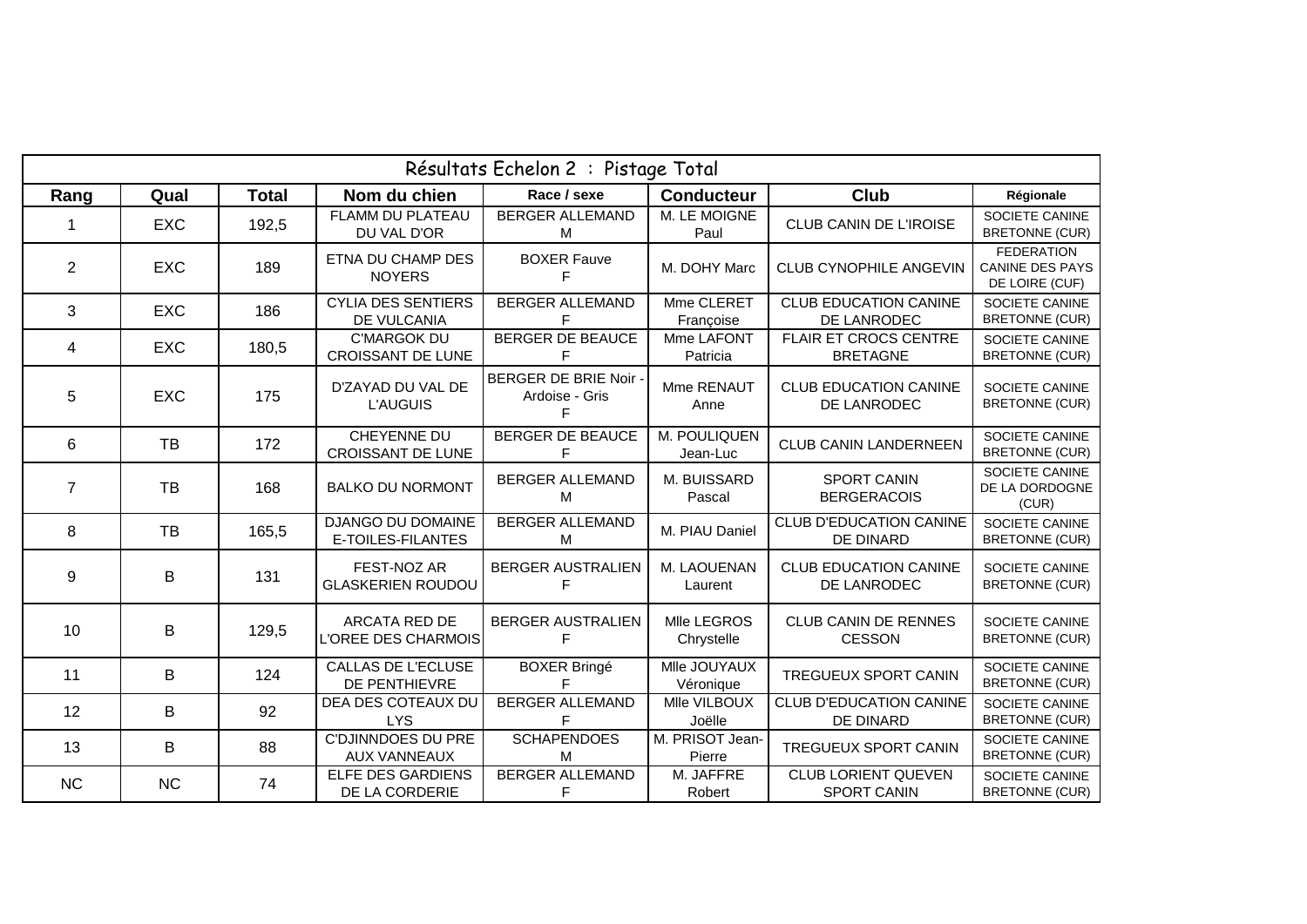| Résultats Echelon 3 : Pistage Total |            |              |                                              |                                                                  |                                  |                                                    |                                                               |  |  |  |  |
|-------------------------------------|------------|--------------|----------------------------------------------|------------------------------------------------------------------|----------------------------------|----------------------------------------------------|---------------------------------------------------------------|--|--|--|--|
| Rang                                | Qual       | <b>Total</b> | Nom du chien                                 | Race / sexe                                                      | <b>Conducteur</b>                | Club                                               | Régionale                                                     |  |  |  |  |
| $\mathbf{1}$                        | <b>EXC</b> | 199          | <b>ERWAN DU CELLIER</b><br>DE LALANDE        | <b>BERGER ALLEMAND</b><br>м                                      | M. JEGARD<br>Michel              | C.U.E.C. DE PLESCOP                                | SOCIETE CANINE<br><b>BRETONNE (CUR)</b>                       |  |  |  |  |
| $\overline{2}$                      | EXC        | 194,5        | <b>ARTIK DES MARAIS</b><br><b>D'ELESMES</b>  | <b>BERGER ALLEMAND</b><br>м                                      | M. BREHIER<br>Patrick            | <b>SAINT MARS CHIENS</b>                           | <b>FEDERATION</b><br><b>CANINE DES PAYS</b><br>DE LOIRE (CUF) |  |  |  |  |
| 3                                   | <b>EXC</b> | 194          | <b>VICKING DU PAYS</b><br><b>D'IROISE</b>    | <b>BERGER ALLEMAND</b><br>M                                      | M. HUREAU<br>Pascal              | C.U.E.C. DE PLESCOP                                | SOCIETE CANINE<br><b>BRETONNE (CUR)</b>                       |  |  |  |  |
| $\overline{4}$                      | <b>EXC</b> | 193,5        | <b>VATOU DU FOND DES</b><br><b>HOUX</b>      | <b>BERGER ALLEMAND</b><br>M                                      | <b>Mme FRUNEAU</b><br>Frédérique | TREGUEUX SPORT CANIN                               | SOCIETE CANINE<br><b>BRETONNE (CUR)</b>                       |  |  |  |  |
| 5                                   | EXC        | 188          | THEO DU DOMAINE<br><b>DES VALKYRIES</b>      | <b>BERGER ALLEMAND</b><br>M                                      | Martine                          | Mme LE LOUARN CLUB D'EDUCATION CANINE<br>DE DINARD | SOCIETE CANINE<br><b>BRETONNE (CUR)</b>                       |  |  |  |  |
| 5                                   | <b>EXC</b> | 188          | <b>ULYSSE DE LA</b><br><b>PATGWENN</b>       | <b>BERGER DES</b><br>PYRENEES à Poil Long   M. BEDIER Roger<br>М |                                  | C.U.E.C. DE PLESCOP                                | SOCIETE CANINE<br><b>BRETONNE (CUR)</b>                       |  |  |  |  |
| $\overline{7}$                      | <b>EXC</b> | 187,5        | SAPHIR DE LA CITEE<br><b>DES ORCHIDEES</b>   | <b>BERGER ALLEMAND</b><br>M                                      | M. PERRET<br>Pascal              | <b>CLUB CANIN YONNAIS</b>                          | <b>FEDERATION</b><br><b>CANINE DES PAYS</b><br>DE LOIRE (CUF) |  |  |  |  |
| 8                                   | <b>EXC</b> | 186          | CELTE AR BLEIZ VIHAN                         | <b>BERGER AUSTRALIEN</b><br>F                                    | Mme RENAUT<br>Anne               | <b>CLUB EDUCATION CANINE</b><br>DE LANRODEC        | SOCIETE CANINE<br><b>BRETONNE (CUR)</b>                       |  |  |  |  |
| 9                                   | <b>EXC</b> | 177,5        | <b>BRAHMS DU PLA DE LA</b><br><b>JASSE</b>   | <b>BERGER DE BEAUCE</b><br>М                                     | Mme GUELAT<br>Christiane         | <b>CLUB CANIN</b><br><b>MACHECOULAIS</b>           | <b>FEDERATION</b><br><b>CANINE DES PAYS</b><br>DE LOIRE (CUF) |  |  |  |  |
| 10                                  | <b>EXC</b> | 172          | <b>TOON</b>                                  | <b>GOLDEN RETRIEVER</b><br>M                                     | M. LE PAVEC<br>Patrick           | C.U.E.C. DE PLESCOP                                | SOCIETE CANINE<br><b>BRETONNE (CUR)</b>                       |  |  |  |  |
| 11                                  | B          | 152          | <b>VYPPER DU</b><br><b>CROISSANT DE LUNE</b> | <b>BERGER DE BEAUCE</b><br>M                                     | Mme LE GALL<br>Nathalie          | <b>CLUB CANIN LANDERNEEN</b>                       | SOCIETE CANINE<br><b>BRETONNE (CUR)</b>                       |  |  |  |  |
| 12                                  | B          | 96           | <b>BALTHUS DU HAREM</b><br>ROYAL DE SULTAN   | <b>BERGER DE BEAUCE</b><br>M                                     | Mlle BERTHET<br><b>Brigitte</b>  | <b>CLUB CANIN</b><br><b>MACHECOULAIS</b>           | <b>FEDERATION</b><br>CANINE DES PAYS<br>DE LOIRE (CUF)        |  |  |  |  |
| 13                                  | B          | 95           | <b>VICK DE LA VALLEE DE</b><br>LA CHARTREUSE | <b>BERGER ALLEMAND</b><br>M                                      | M. TANGUY<br>Roland              | FLAIR ET CROCS CENTRE<br><b>BRETAGNE</b>           | SOCIETE CANINE<br><b>BRETONNE (CUR)</b>                       |  |  |  |  |
| <b>NC</b>                           | <b>NC</b>  | 73           | VODKA DES BOIS DE<br><b>PIRON</b>            | <b>HOVAWART</b><br>F                                             | Mlle POTIER<br>Hélène            | <b>CLUB EDUCATION CANINE</b><br>DE LANRODEC        | SOCIETE CANINE<br><b>BRETONNE (CUR)</b>                       |  |  |  |  |